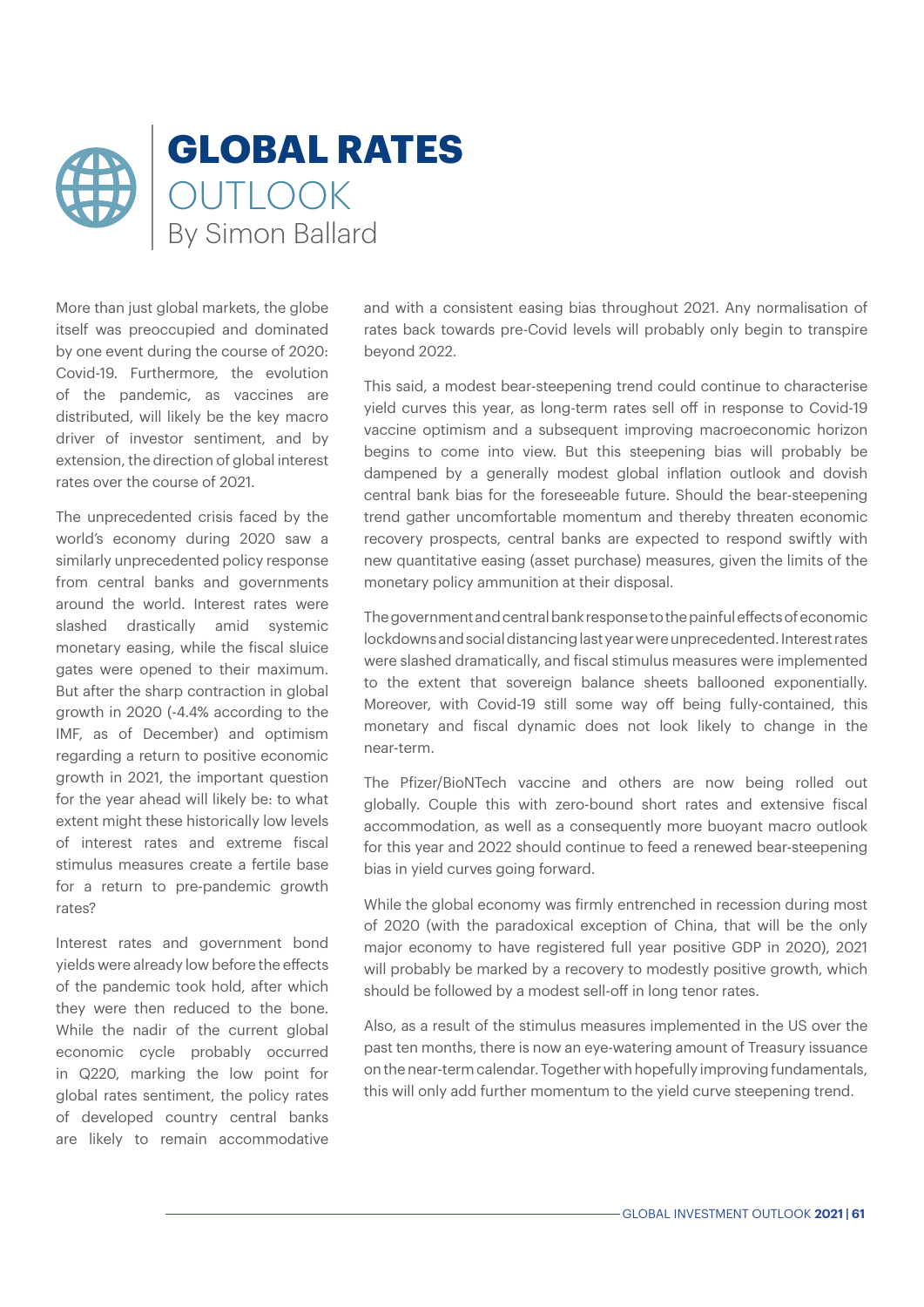#### **The negative interest rate polemic**

The debate over possible negative rates in the US and the UK has attracted more followers in recent months, and will likely continue to do so through much of 2021. In aggregate though, there may be limited benefits from such a move, particularly given the lack of positive evidence from the Eurozone's project in that respect with its -0.5% deposit rate.

Money market rates can trade below 0% while policy rates are at, or flirting with, the zero per cent bound. But, for the Federal Reserve or Bank of England to make negative rates work in terms of making cash penal enough to spark a meaningful rotation into higher risk, higher-yielding assets, that would probably require rates to be slashed to -2% or -3%. Replicating the ECB's token -0.5% would likely have little impact.

## **US rates**

Fed chair Powell and the rest of the Federal Open Market Committee have made it quite clear in recent months that US policy rates will remain 'low for longer', with the Fed funds target rate anchored around zero. Moreover, given the Fed's new average inflation targeting strategy, any shift by the central bank towards a tighter monetary bias appears unlikely before 2023. This should remain the case even if the Biden administration's fiscal stimulus turns out to be much larger than currently expected.

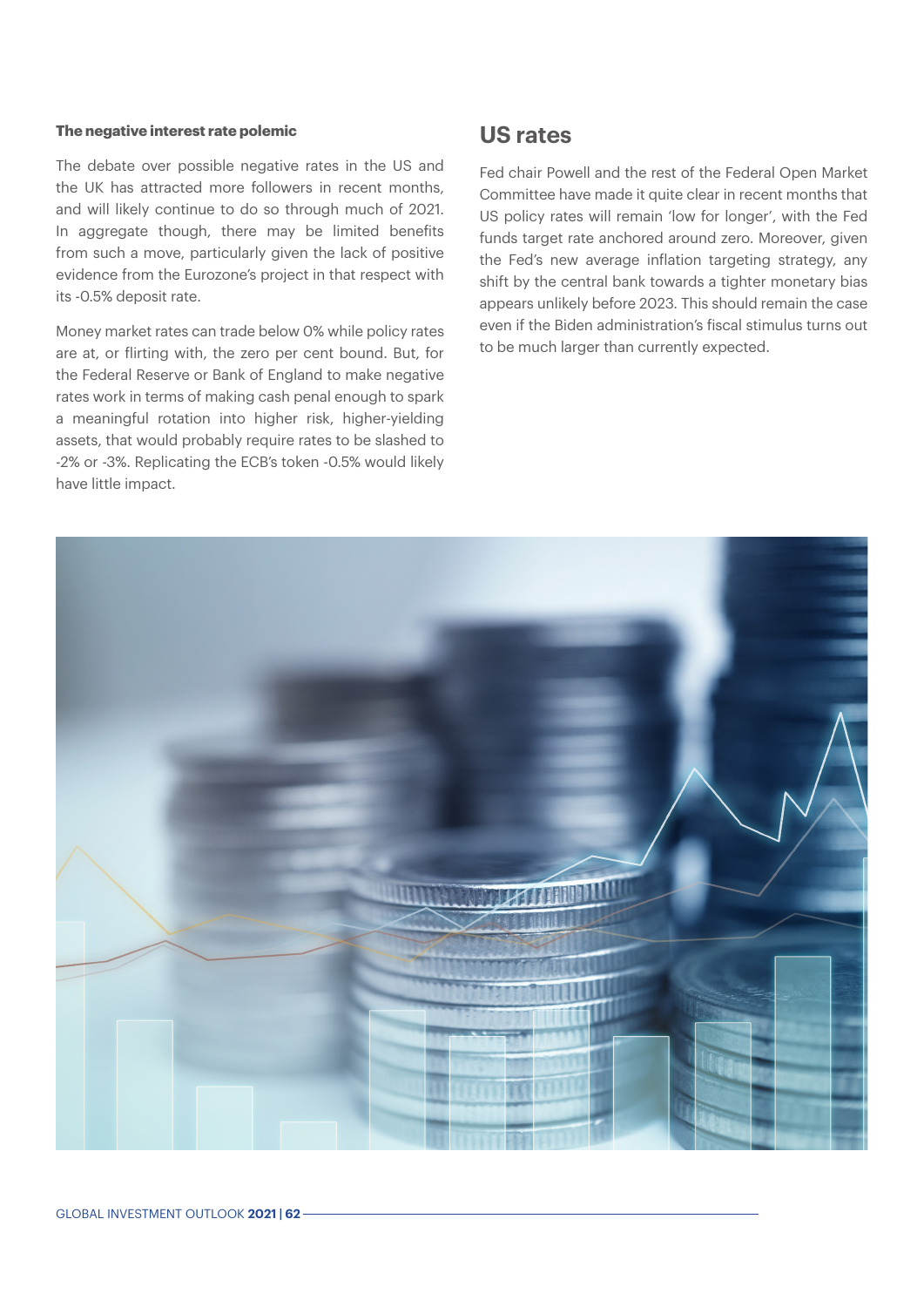Meanwhile, although longer-term interest rates and yields will edge higher with improving macroeconomic expectations, the persistent need for structural quantitative easing support, coupled with muted inflation, should help to keep the steepening bias moderate, as mentioned above. Such a dynamic is what the global economy needs in 2021 in order to claw its way back to recovery from the damage of 2020's lockdown recessionary pressures.

With the US Fed funds rate pinned around 0% in Q4 2020, and the yield on ten-year US Treasuries having risen sharply toward 0.90% in December 2020 on the back of coronavirus vaccine optimism, the premium of tenyear yields over two-year US Treasuries has risen steadily through 2020, from a low of 12 basis points, to around 80 basis points in December.

Yield curves could steepen further, and the premium between two-year and 10-year bonds could reach as high as 125 basis points in the first quarter, as longer-term yields drift higher on the coat-tails of Covid-19 vaccine optimism.

# **European rates**

European policy rates should maintain a more dovish bias during 2021, compared to those in the US. Eurozone GDP is not forecast to return to pre-pandemic levels until the end of 2022 (versus the anticipated recovery in US GDP to pre-Covid levels by end-2021), which will require the ECB and national governments to keep their feet even more firmly on the policy accommodation and stimulus pedals during 2021. The ECB, with its already negative deposit rate, has very few 'new' policy tools in its arsenal.

Such a scenario offers little encouragement for investment, which in itself will dampen economic recovery hopes.

However, while many European countries' debt-to-GDP levels have expanded exponentially in recent months, as governments have injected fiscal measures in an effort to cauterize the economic downturn, the fact that the ECB remains the marginal buyer of associated debt means the upside pressure on longer-term European rates should remain modest.

Indeed, with global rates at the zero bound, central banks in general now have limited ammunition to deal with any second or third wave of the pandemic.

# **GCC Rates Outlook**

We anticipate a recovery in GCC regional economic growth in 2021, recovering from the expected 4% or so contraction in 2020, to positive expansion of around 2.4%- 2.5% of GDP in 2021. This should support a pattern of bearsteepening yield curves across the region, similar to that anticipated in the US market.

Nonetheless, with the near-term global macro-outlook remaining fragile for some time, as the Covid-19 pandemic leaves a costly structural legacy around the globe, the front end of the yield curve across GCC geographies will